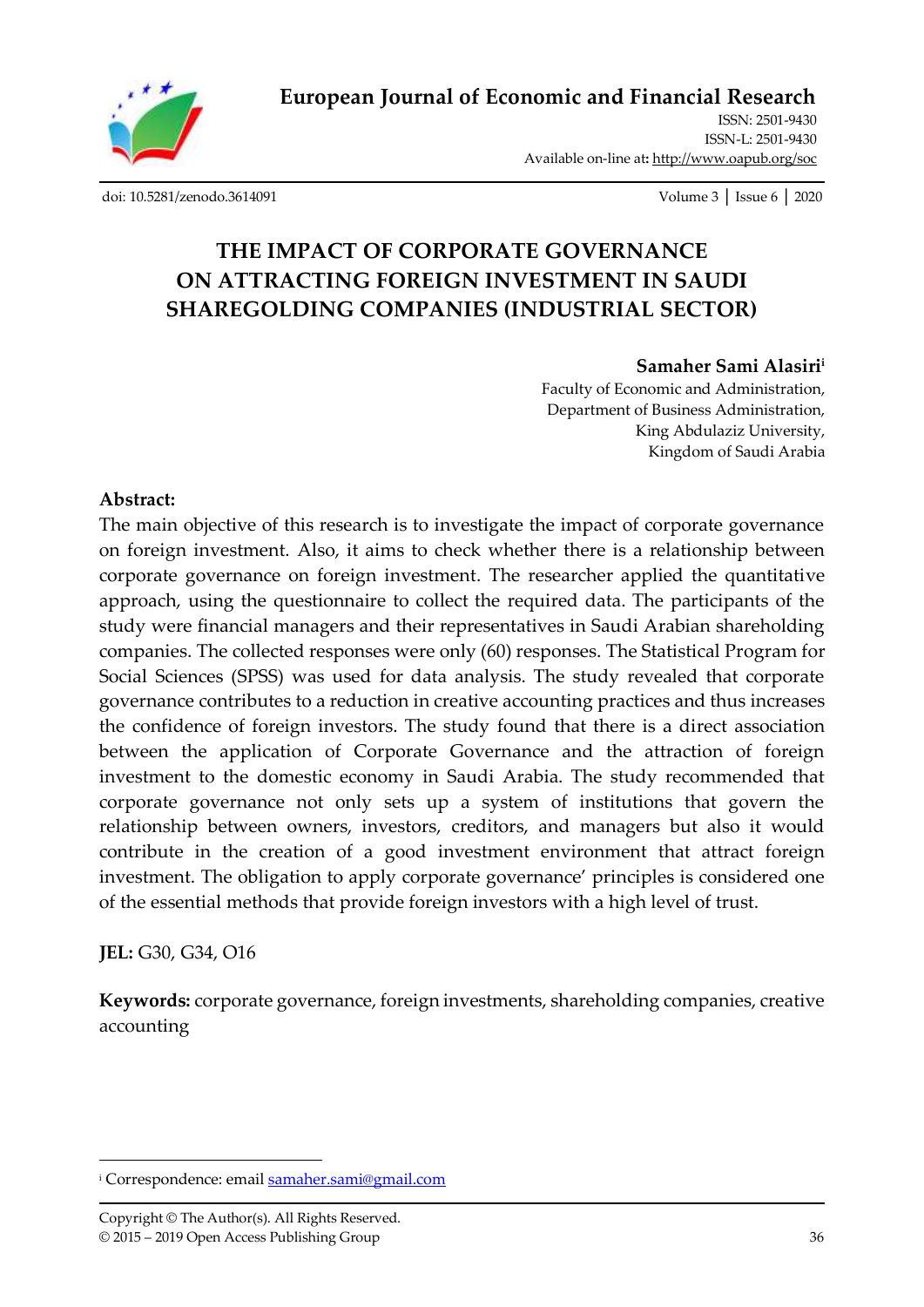### **1. Introduction**

Nowadays, the world has changed dramatically and turn into a small blue icon on the mobile screen where businesses manage fast, several studies have shown that foreign investments are connected to the development of the universal trade, which has guided to its distribution and growth in modern years and the appearance of international corporations as well as the access of foreign investment into denationalized government organizations (Abo Saleem, 2014). Foreign investment has a prominent role in the progress of the economy and increases the capital state that influences the temporary and long-standing growth of businesses (Kumari et al., 2017). Many countries have looked forward to fascinating better investment by conceding enterprises and incentives to foreign financiers and reducing the obstacles they may face when creating investment judgments. Foreign financier decision is governed by on the time of the outcomes of this company and also on the list of free cash movements, the honesty, and clarity of the commercial reports of this company beforehand he is participating in it (Huang et al., 2016). The clearness, credibility, and truthfulness of the department's financial reporting and the discussion of its weaknesses related to the presence of an internal control system in the company that checks the economic statements so that the company can stay away from the dangers it can meet due to manipulation and absence of clearness (Alhayali et al., 2015)*.* We find that most corporate objectives are profit-oriented and deliver adequate liquidity to prepare them to meet any future problems and to work to increase the outcomes of the company at all levels of management (Asiri, 2013).

Recently the companies are applying the system to govern their departments; this system is known as Corporate Governance. It is a system has a real influence on the clearness, transparency, and trustworthiness of the company's financial reports. Corporate governance is a method that hasn't got a globally uniform definition nor worldwide precise ideologies whereas it is implemented due to the management's capacity to manage, supervise and observe financial reporting (Talamo, 2011) and it is an instrument for assisting investment decisions and motivating foreign investment within the firms.

The Council of Ministers has entrusted the Council of Economic and Development Affairs with the task of establishing the mechanisms and measures necessary to achieve Saudi Vision 2030. The Council of Economic and Development Affairs has developed a comprehensive governance model aimed at institutionalizing, enhancing its work, facilitating the coordination of efforts among relevant stakeholders and effectively following-up progress. (The Saudi Arabian Vision, 2030).

This study will explain the influence of implementing the corporate governance philosophies in Saudi shareholding companies on fascinating foreign investment and their part in economic growth.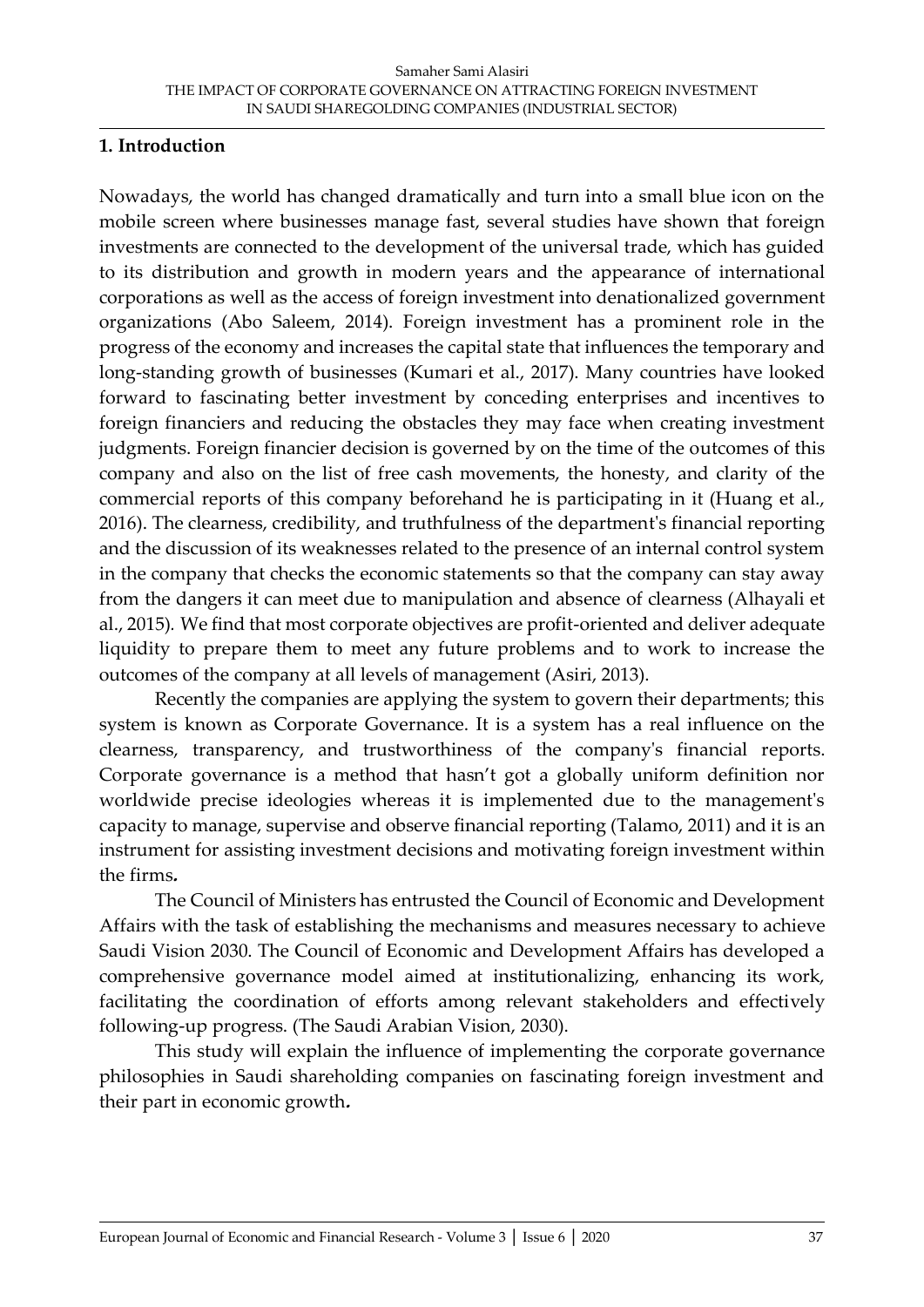### **1.1 Statement of the Problem**

The attraction of foreign investment generates modern jobs, decreasing joblessness, growing the percentage of liquid assets, and challenging among shareholding companies. According to the multiplicity of studies on corporate governance in several Arab and foreign countries such as Iraq, Jordan, and India, and the absence of studies implemented in Saudi Arabia. Therefore, the current study will show the influence of the application of the governance system in the Saudi Arabian shareholding companies on attracting foreign investments and the relationship between the corporate governance and foreign investment.

# **1.2 Research Hypothesis**

**H01:** The corporate governance contributes to the reduction of creative accounting practices and their impact on financial reporting.

**H02:** The application of the corporate governance system contributes to the creation of a good investment environment that enhances the confidence of the foreign investor.

**H03:** There is a positive relationship between the application of corporate governance and the increased attraction of foreign investment.

# **1.3 Objectives**

This study aims to:

- 1. Clarify the impact of corporate governance in creating a good investment environment through its impact on the company's financial statements.
- 2. Clarify the impact of Corporate Governance on attracting Foreign Investments.
- 3. Identify the relationship between Corporate Governance and Foreign Investments in shareholding companies.

# **1.2 Literature Review**

Foreign investment has received much attention by academic researches, in particularly in developing countries. According to Kumari et al. (2017), "*foreign investment is essential in the development of any county because it does not only bring the capital but will also bring technology, managerial skill and human capital that supports companies to improve capital availability and influence the temporary and lasting growth*". In addition to that, foreign investment assists companies to grow their efficiency by developing capital position and supports managerial competence.

Banerji et al. (2016) studies the significance of corporate governance and foreign investment in the globalization. The purpose of this study is to investigate the relationship between corporate governance and foreign investment in India. 100 companies listed on Bombay Stock Exchange were selected based on market capitalization of India during the financial year 2010–2013. The researchers found the corporate governance has a positive influence on market capitalization and foreign investment in national markets.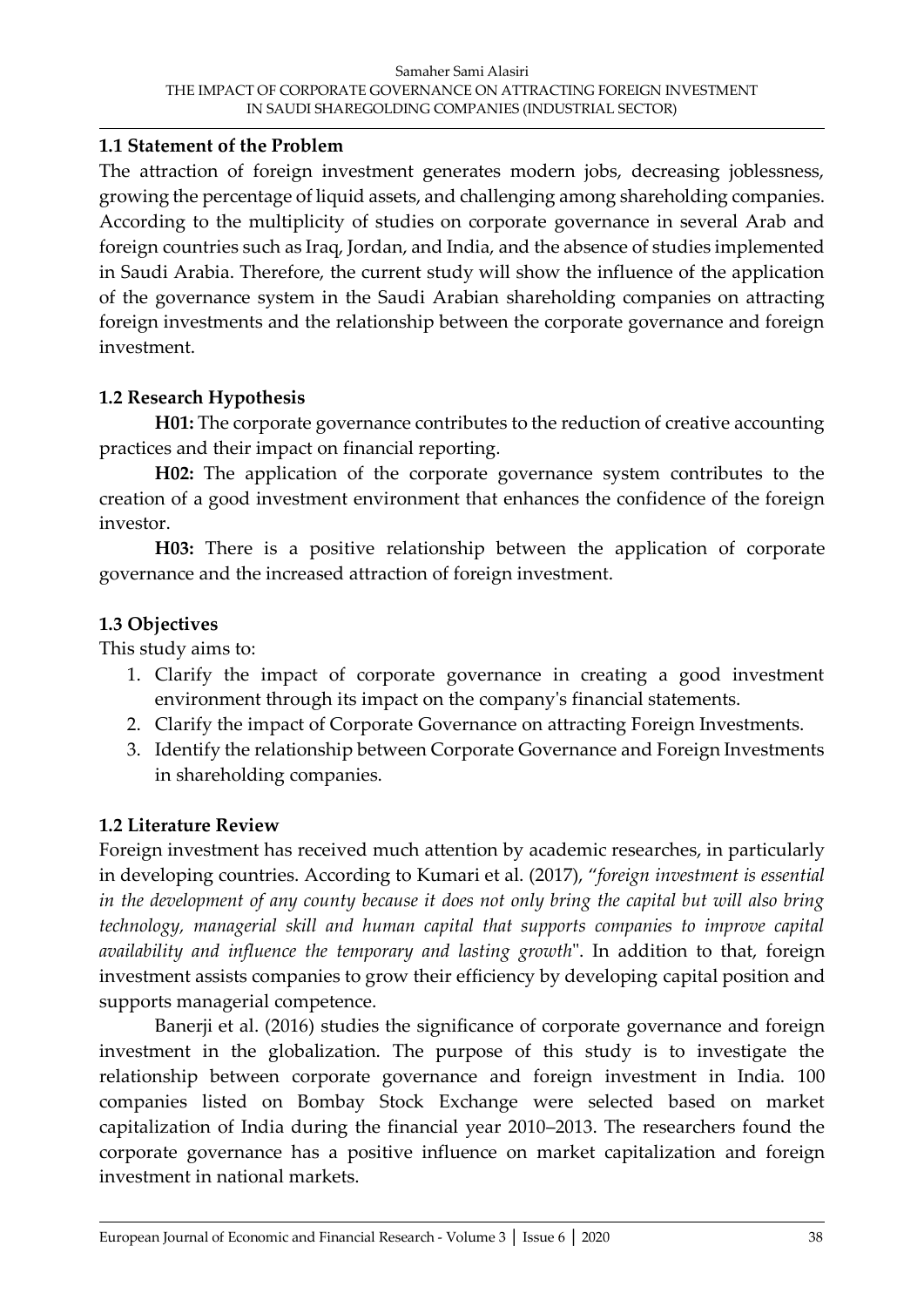Hawas et al. (2016) tried to develop a corporate governance index based on a group of programmatic requirements to investigate the impact of governance on investment decisions in companies' non-profit in the United Kingdom from 2005 to 2009 and examine whether this relationship has altered throughout the recent financial disaster. Also, examined the impact of the modification in corporate governance at all levels and changes in whole investments. Through the available data from each financial period, (2005, 2009). The study reveals that, there is a positive relationship between corporate governance and investment decisions. As a result, evidence showing the relationship between corporate governance and investment change was reflected by the financial crisis to the end, suggesting that major contributors believe that the application of corporate governance is essential when a problem happens during a specific financial period.

Hawas et al. (2016) helped to explain the impact of companies' application of the governance system on investment decisions and to increase the trust of corporate and investor shareholders. Accordingly, this study has been chosen and will be applied to Saudi Arabia.

Shahid et al. (2016) conducted a study to investigate the impact of Corporate Governance and macroeconomic variables on foreign investment and apply the econometric regression analysis to look at the results of Corporate Governance, foreign exchange percentage, and GDP growing degree on foreign investment in Pakistan throughout the period from 1984 till 2012. The Corporate Governance affects foreign exchange percentage and GDP growth rate have been founded confidently influencing foreign investment.

Kalbounah (2016) intended to identify the influence of the corporate governance guiding principle on the protection of shareholders rights, meeting the public authority, duties of the board of directors, and revelation and transparency on the quality of accounting information in Jordanian public industrial shareholding companies. The participant of the study consists of 39 industrial sectors companies included in the Amman financial market. Hypotheses were verified using the mono-sample and multiregression test, and arithmetic averages and the standard deviation as statistical analytical methods.

Kalbounah (2016) showed that companies used the corporate governance have transparency and disclosure in their accounting information and it has an association with corporate governance and the quality of accounting information. Corporate governance has an impact on the financial information. Companies that applied a governance system arrange more reliably and transparently financial statements. Consequently, governance affects the quality of accounting information.

Alhayali et al. (2015) studied the significance of corporate governance in Iraq's financial markets to support the national economy as it is an accurate pointer to the situation and safety market, the study specified that the financial market has a chance to develop with investor trust and this needs transparency and fairness by making safeguards in a contradiction of exploitation and mismanagement this can only be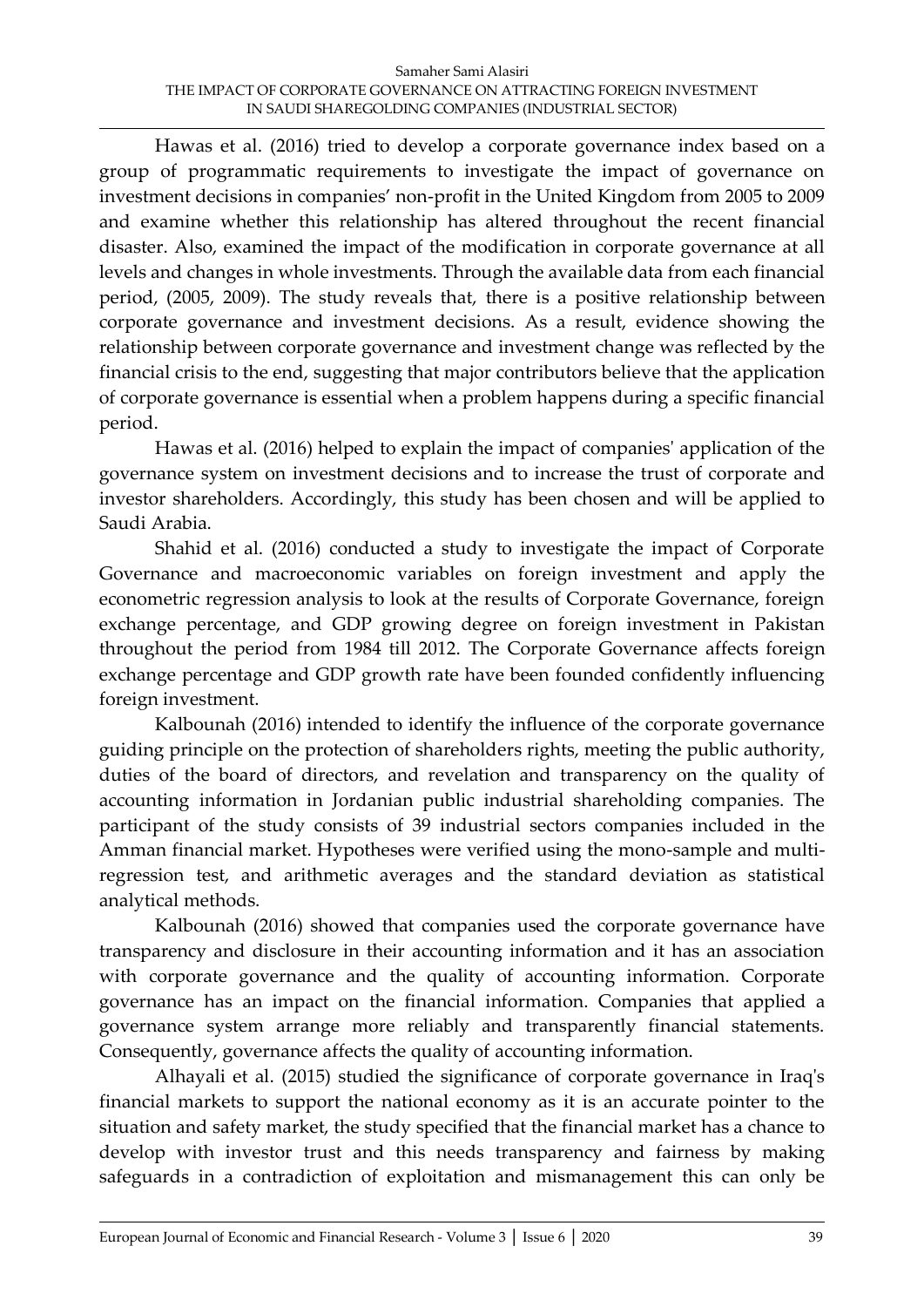achieved through the application of the governance system. The study showed the problem of the faintness of the Iraq stock market in the service of laws and rules related to the implementation of the principles of governance and the obligation companies apply it and poor entrance to the exact value of the shares of companies itemized on the Iraq Stock Exchange. The study supposed that there was an ethical relationship between governance and investment decision support and that there was an important relationship between governance and investment decision support. There is a constructive moral relationship between corporate governance and investment decision support (Alhayali et al., 2015).

Bilal et al. (2015) tried to discover the impact of foreign investment on economic growth in Algeria at the period from 1990 till 2010 and to reach the results which clarify the correlation between foreign investment and economic progress, the study used (EC) method which contains the next tests: unit root to check stability, the Johansson test, and the Granger test of causation. The study found that there is relationship between foreign investment and gross domestic product (GDP). Also, there is a long-term relationship between foreign investment and economic growth, added to that, the foreign investment participates marginally to the temporary economic development.

Jarirah et al. (2015) described the impact of corporate governance in reducing creative accounting practices in Jordan's public shareholding industrial companies from two perspectives: the public shareholding industrial companies and external auditors. The study has followed surveys to population and participants of Jordan's public shareholding manufacturing companies and exterior auditors, where the study population was 57 companies; 50 companies were chosen as participants for the study, and this study has applied statistical methods to examine results and test hypotheses. They have realized that corporate application of the governance system participates effectively in the reduction of creative accounting practices and has constructive results on the quality of financial reporting and the efficiency of the control process. The study suggested coordination between interior and exterior auditing to control revelation in financial reporting and danger administration, and to observe the strong point and faintness of auditors outside and work to develop their expertise, and obliged companies to implement the corporate governance system.

Asiri (2013) aimed at determining the extent to which Saudi shareholding companies listed under the Saudi stock market have revealed the government rule delivered by the market authority financial. The study studied corporate disclosure of governance needs for nine components of governance and nine questions connected to the extent of disclosure were developed the degree of these components. The study was grounded on the analytical descriptive method and the implementation of the analysis of the financial reports of the Saudi shareholding companies to the applied side the reports of 95 Saudi shareholding companies published in 2008 have been studied. The researcher has realized that the most Saudi shareholding companies disclose the governance requirements stated in the study but to varying degrees. The study suggests that Saudi shareholding companies will be required to use the governance regulation and the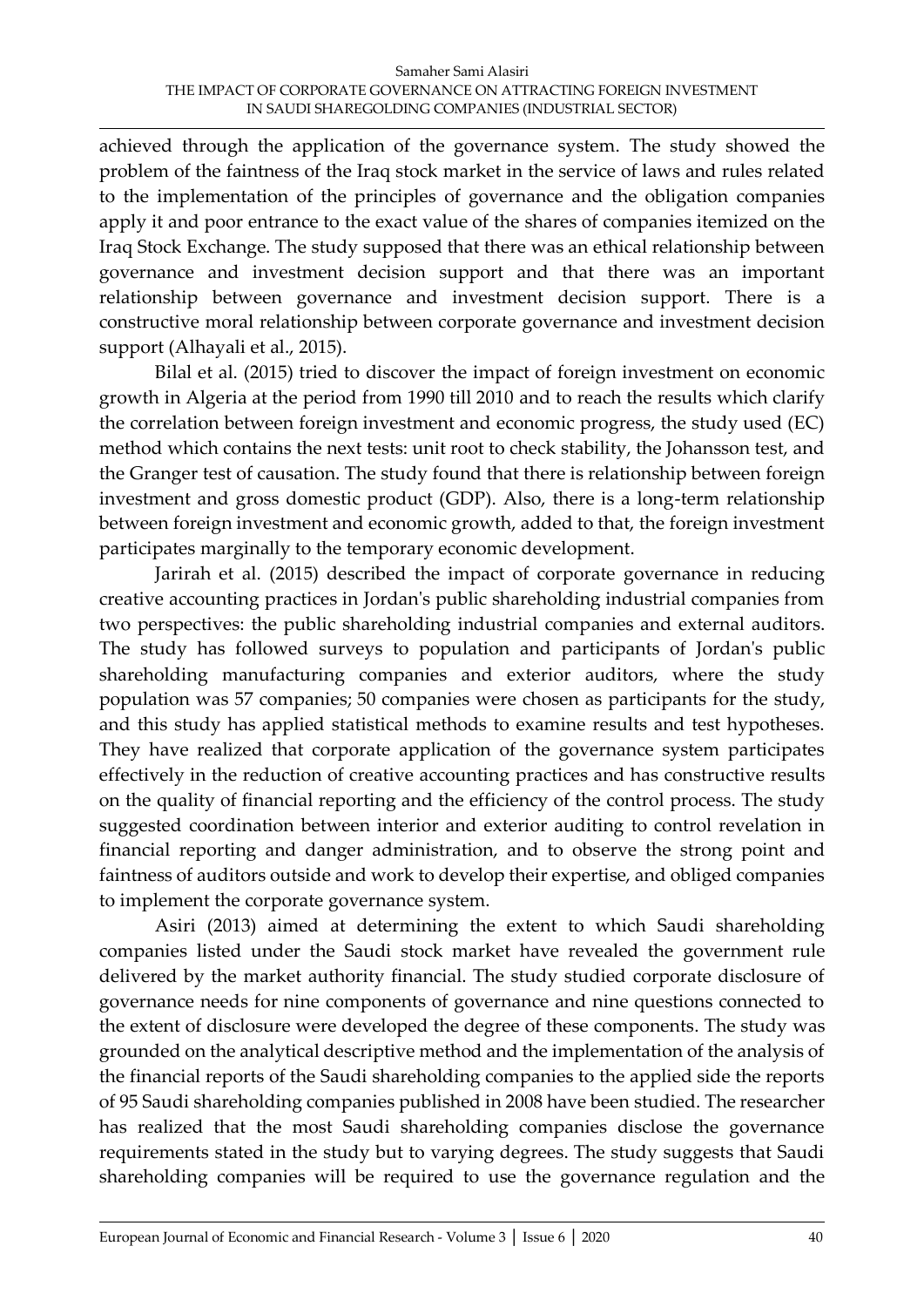#### Samaher Sami Alasiri THE IMPACT OF CORPORATE GOVERNANCE ON ATTRACTING FOREIGN INVESTMENT IN SAUDI SHAREGOLDING COMPANIES (INDUSTRIAL SECTOR)

importance of the Financial Market Authority's follow-up to the governance rules of these companies, and the importance of upgrading self-censorship by the company's departments and employees, which helps in the planning of financial reports in a supplementary transparent, pure and honest manner because Self-censorship exceeds external control. The study suggests that committing the Saudi shareholding companies to apply the rules of governance and the importance of following up the Capital Market Authority to apply the rules of governance in these companies, and the importance of motivating self-censorship in the sections of the company and its employees, which assists in the planning of financial reports more transparent and clear and more secure because self-censorship exceeds external control. This study has been selected to check whether the recommendations of this study were applied in Saudi shareholding companies or not. If governance is applied, is the preparation of financial reports clear and transparent?

Haldar et al. (2011) clarified the aspects influencing foreign investment in India as well as the impact of corporate governance on foreign investment based on annual information concerning governance and foreign investment, the study goes over a major problem in developing countries in general and India in particular, the association between the corporate governance and foreign investments. The researcher reviewed Indian industrial companies have been chosen 500 companies applying corporate governance. The study was able to show that corporate governance is an important variable affecting foreign investment decision and has shown that there is a positive relationship between corporate governance and foreign investment. This study confirmed a relationship between corporate governance and foreign investment based on the data collected after reviewing the Indian economic condition only, making it further hard to take a broad view to other developing countries and requires additional work and power.

### **2. Materials and Methods**

To examine the relationship between corporate governance and attracting the foreign investment in Saudi Shareholding companies (Industrial Sector), the study depends on the quantitative approach, and collecting the data by designing and distributing a questionnaire survey to a simple random sample including top employees in financial departments, including the financial managers. The sample was selected from the population of Saudi industrial listed companies (183). The researcher has able to return a round (60) valid responses.

# **2.1 Data analysis**

To analyze and interpret the data collected and to test the research hypotheses, the researcher uses various statistical techniques including the descriptive and inferential statistical methods. The descriptive statistical methods used to evaluate the impact of application of Corporate Governance on the foreign investment attraction into Saudi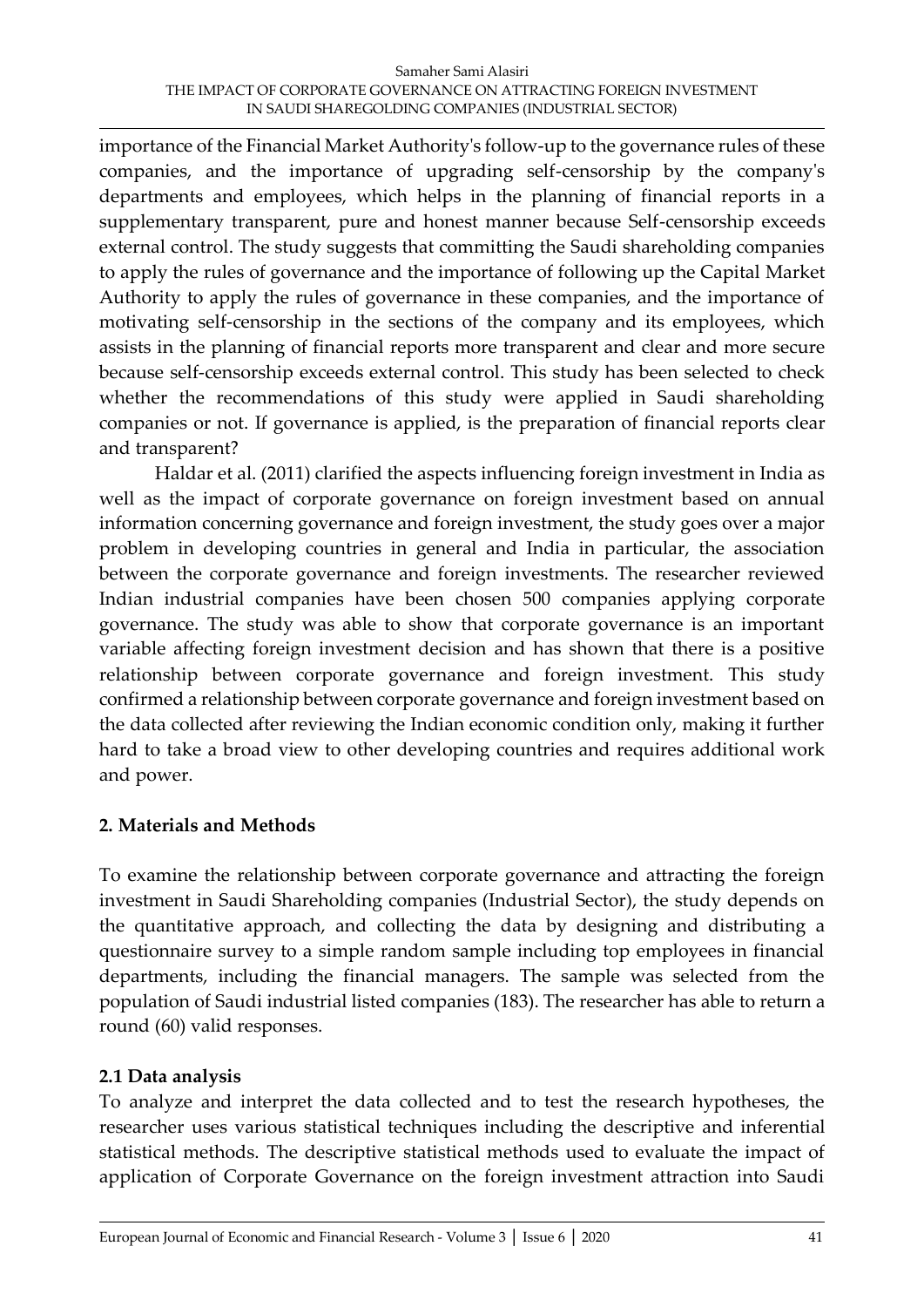industrial listed companies. In addition to that, Person's Correlation coefficient used to test the research hypotheses.

### **3. Results of Testing the Research Hypotheses**

**H01:** The corporate governance contributes to the reduction of creative accounting practices and their impact on financial reporting.

To test the hypothesis, Chi-Square test was run, and the results demonstrated in Table 1 below:

| the returnment of creative accounting practices and their impact on imancial reporting |                                                                                                                                                                     |                |    |       |
|----------------------------------------------------------------------------------------|---------------------------------------------------------------------------------------------------------------------------------------------------------------------|----------------|----|-------|
| Item No.                                                                               |                                                                                                                                                                     | Chi-<br>Square | E. | value |
| $\overline{4}$                                                                         | Corporate governance leads to the realization of the function of<br>disclosure and transparency Better and thus contribute to<br>attracting foreign investment.     | $22.67**$      | 3  | 0.00  |
| 5                                                                                      | Corporate governance leads to a reduction of manipulation,<br>corruption, and fraud, which enhances the confidence of the<br>foreign investor in the local economy. | $71.33**$      | 4  | 0.00  |
| 6                                                                                      | Generates financial statements for companies committed to the<br>application of Governance Principles Trust To the foreign<br>investor.                             | 29.73**        | 3  | 0.00  |

**Table 1:** The association between the application of corporate governance and the reduction of creative accounting practices and their impact on financial reporting

\*\*indicated that Chi-Square test is significant at the (0.01) significant level.

The results of Chi-Square test showed that all values of Chi-Square are statistically significant at the (0.01) significant level. This proved that there is a statistically significant association between the application of Corporate Governance, and the reduction of creative accounting practices, and their impact on financial statement.

Therefore, the positive effect of applying the Corporate Governance in the industrial listed companies will achieve the transparency that would contribute in the financial reporting, which in turn will have a positive effect on attracting foreign investment to the local economy.

**H02:** The application of the corporate governance system contributes to the creation of a good investment environment that enhances the confidence of the foreign investor.

The results of testing the second hypothesis presented in Table 2 below: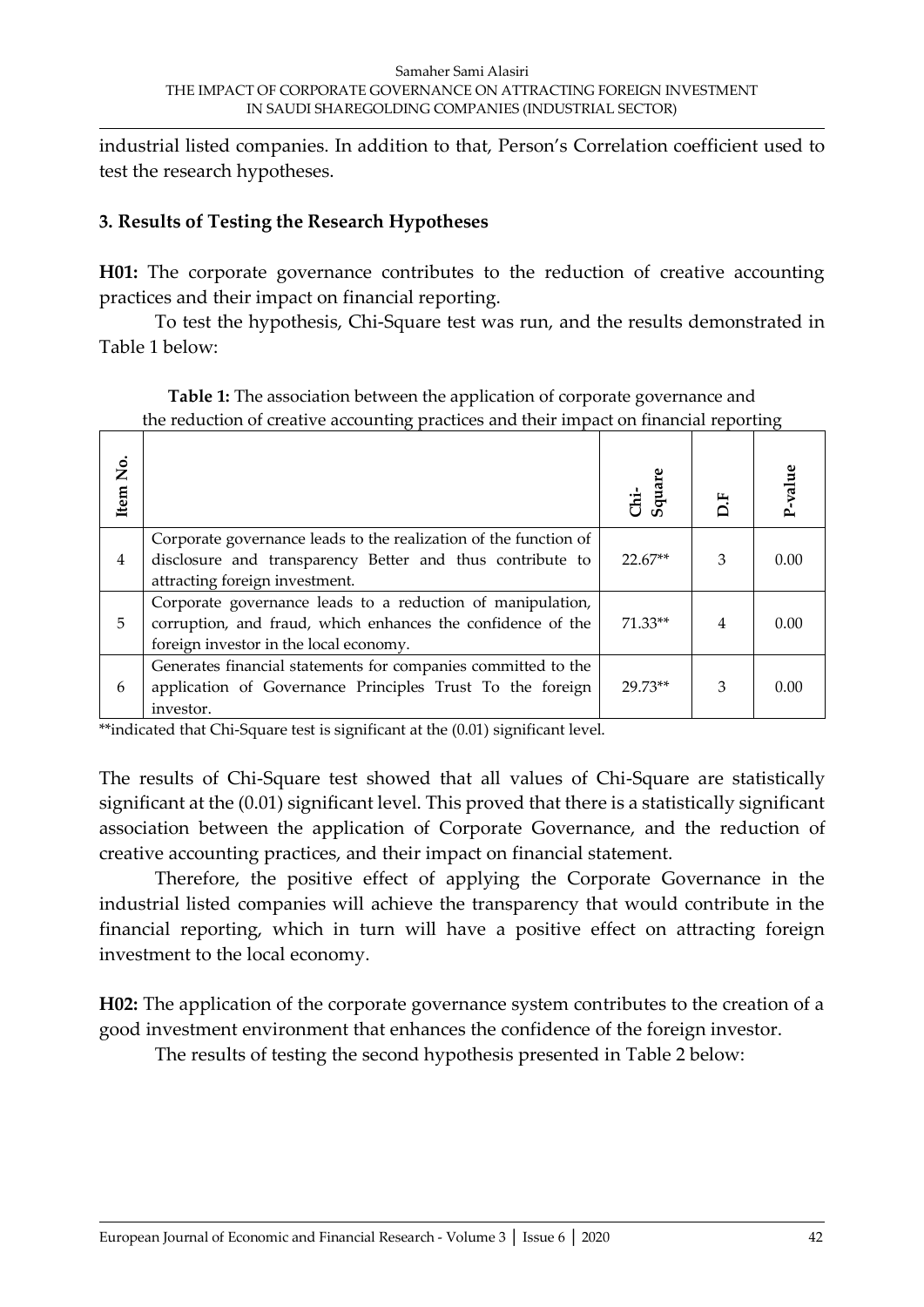| Table 2: The results of the Association between the application of corporate governance systems |  |
|-------------------------------------------------------------------------------------------------|--|
| and the creation of a good investment environment that attract of foreign investor              |  |

| Item No. |                                                                                                                                                          | Chi-Square |                | -value |
|----------|----------------------------------------------------------------------------------------------------------------------------------------------------------|------------|----------------|--------|
| 9        | Adherence to governance principles helps to open global<br>markets to Saudi company products.                                                            | $69.83**$  | $\overline{4}$ | 0.00   |
| 10       | The commitment to apply governance principles helps to<br>empower local firms Merger or alliance with foreign companies.                                 | $34.93**$  | 3              | 0.00   |
| 11       | the obligation to apply the principles of governance adds to local<br>corporations the international attribute.                                          | 52.83**    | $\overline{4}$ | 0.00   |
| 12       | The commitment to apply the principles of governance is one of<br>the essential complements of free trade agreements with the<br>countries of the world. | 3.067      | 3              | 0.38   |

\*\*indicated that Chi-Square test is significant at the (0.01) significant level.

The results of Chi-Square test in table (2) revealed that most values of Chi-Square are statistically significant at the (0.01) significant level. This proved that there is a statistically significant association between the application of Corporate Governance, and the attraction of foreign investor.

Therefore, the application of Corporate Governance in the Saudi industrial listed companies will create a good investment environment, which is capable to attract the foreign investment into the internal or local economy.

**H03:** There is a positive relationship between the application of corporate governance and the increased attraction of foreign investment.

To test this hypothesis, Chi-Square test was run, and the results displayed as in Table 3 below:

| Item No. |                                                                                                                                               | Chi-<br>Square | E. | P-value |
|----------|-----------------------------------------------------------------------------------------------------------------------------------------------|----------------|----|---------|
| 7        | The existence of legislation binding on the application of the<br>principles of governance contributes to bringing<br>foreign<br>investments. | $36.40**$      | 3  | 0.00    |
| 8        | The foreign investor verifies the corporate obligation to apply the<br>principles of governance before bringing his investments to the state  | $21.60**$      | 3  | 0.00    |
| 13       | Applying the principles of governance contributes to attracting and<br>polarizing Foreign investment.                                         | $20.40**$      | 3  | 0.00    |

**Table 3:** The results of testing the association between the application of corporate governance and the increased attraction of foreign investment

\*\*indicated that Chi-Square test is significant at the (0.01) significant level.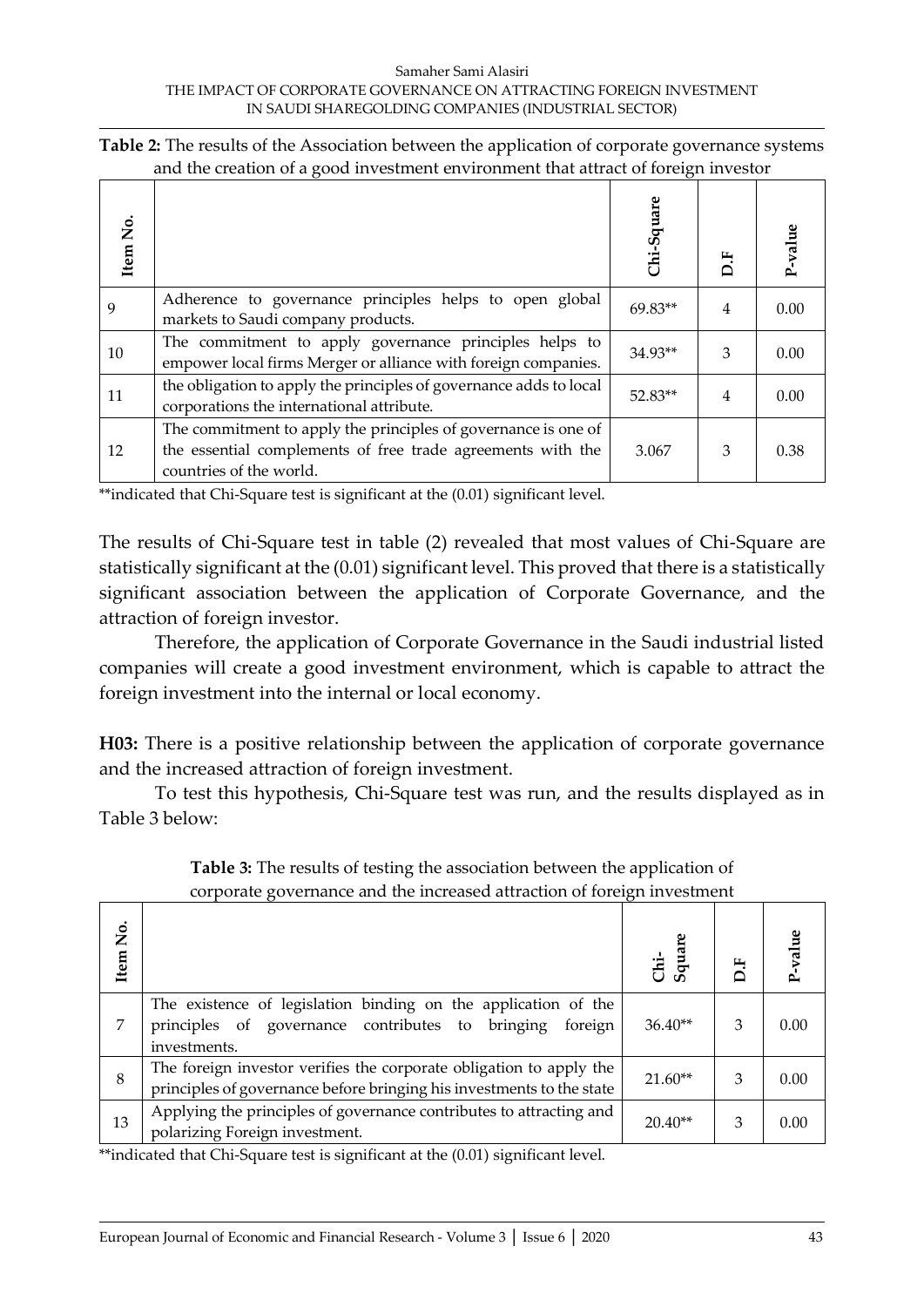The results of running Chi-Square test in the above table revealed that, all Chisquare test values are statistically significant at the (0.01) level. Therefore, there is a significant association between the application of corporate governance and the increased attraction of foreign investment in the country.

Therefore, whenever, the industrial listed companies in Saudi Arabia obligated to apply corporate governance, this will contribute positively in the increased foreign investment into Saudi industrial sector.

### **5. Discussion, Conclusion & Recommendations**

### **5.1 Discussion**

The study found that corporate governance contributes to the reduction of creative accounting practices and their impact on the preparation of reports financial. This result was supported by Jarirah, et al. (2015) who found that corporate application of the governance system contributes significantly to the reduction of creative accounting practices and has a positive impact on the quality of financial reporting and the effectiveness of the control process.

Furthermore, Kalbounah (2016) who stated that the application of corporate governance contributed to the credibility and integrity of the preparation of corporate financial statements. Moreover, the current study showed that the commitment to implementing corporate governance reduces corruption and fraud, which enhances the confidence of foreign investors in the local economy and contributes positively to attracting foreign investment by opening the global market to the products of Saudi companies in addition to attracting foreign investment. This result has been proven and supported by Kumari et al. (2017) study, which shown that corporate governance contributes to the introduction of technologies to the country by increasing the confidence of foreign investors and attracting foreign investments. In addition to that Banerji et al. (2016) proved that corporate governance and foreign investment are very important phenomena in globalization at present.

Furthermore, Alhayali et al. (2015) have explained the application of the governance system in the Iraqi financial market has increased the transparency of the financial statements, thereby increasing the confidence of foreign investors in the market. Finally, to conclude the finding, the study revealed that there is a statistically significant relationship between applying corporate governance and attracting foreign investment in the country. This means that the more listed Saudi industrial companies are obliged to apply corporate governance, the more positive it will be to increase foreign investment in the Saudi industrial sector, as evidenced in the study.

This finding has been supported by Haldar (2011) who found a correlation between corporate governance and foreign investment based on the data gained after studying the Indian economic situation.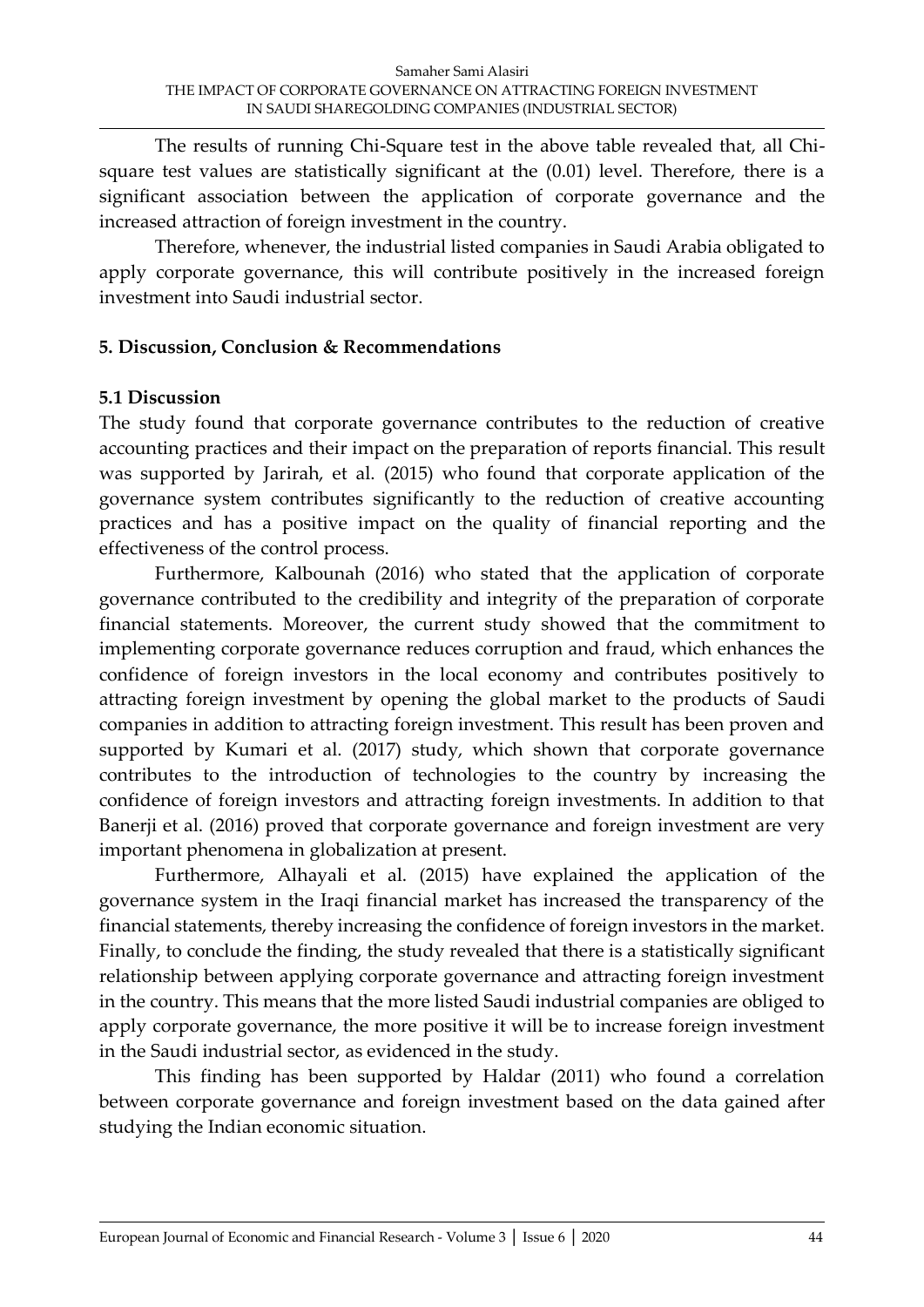#### **5.2 Conclusion**

Attracting foreign investment has crucial importance, and benefits for all developed and developing countries. It brings capital to the local economy Furthermore, it creates job opportunities for the local population, and among the most important thing to the economy is the transferring technology and modern means of production. For Saudi listed companies to attract foreign investment, the application of Corporate Governance is very important, and one of the most significant factors to attract a foreign investor the domestic economy. The current research investigated the impact of application corporate Governance on the attraction of foreign investment. The results showed that, there a direct association between the application of corporate Governance, and the attraction of foreign investment to the domestic economy in Saudi Arabia. The study revealed that, corporate governance doesn't only set up a system of institutions that govern the relationship between owners, investors, creditors and managers, but also it would contribute in the creation of a good investment environment that attract foreign investment. The obligation to apply corporate governance' principles is considered as one of the essential methods that provide the foreign investor with a high level of trust.

#### **5.3 Recommendations**

Based on the final findings of the study, the researcher recommended the following: Corporate governance should be applied for companies that obligate to apply its principles. Furthermore, the Saudi industrial listed companies should have to be serious enough to present a high level of obligation to the principles of corporate governance because this will increase the level of inflow of foreign investment in the companies and will get the benefit of bringing modern technological means of production. Finally, several studies should be conducted within large number of participants to ensure more accurate results to be generalized in all Saudi companies.

### **References**

- Alhayali, Sindhi, Jaafar, Laith (2015). The role of governance in supporting investment decision, applied study on a sample of companies in the Iraqi market for securities. Journal of Economics and Finance, No. 00, pp. 10-26, 2015.
- Asiri, Abdullah Ali (2013). Corporate Governance Disclosure in Saudi Arabia: An Empirical Study. Journal of King Abdulaziz University: Economics & Administration. 2013, Vol. 27, Issue 1, p95-130. 36p.
- Bilal, Malakso; Maryam, Kabsh (2015). Foreign direct investment and its impact on economic growth in Algeria - a standard study for the period (1990-2010). REMAH Journal. Aug 2015, Issue 15B, p8-32. 25p.
- Haldar, A. & Rao, S. (2011). Portfolio Flows and Governance in Corporate India. IUP Journal of Corporate Governance, 04/2012, Volume 11, Issue 2.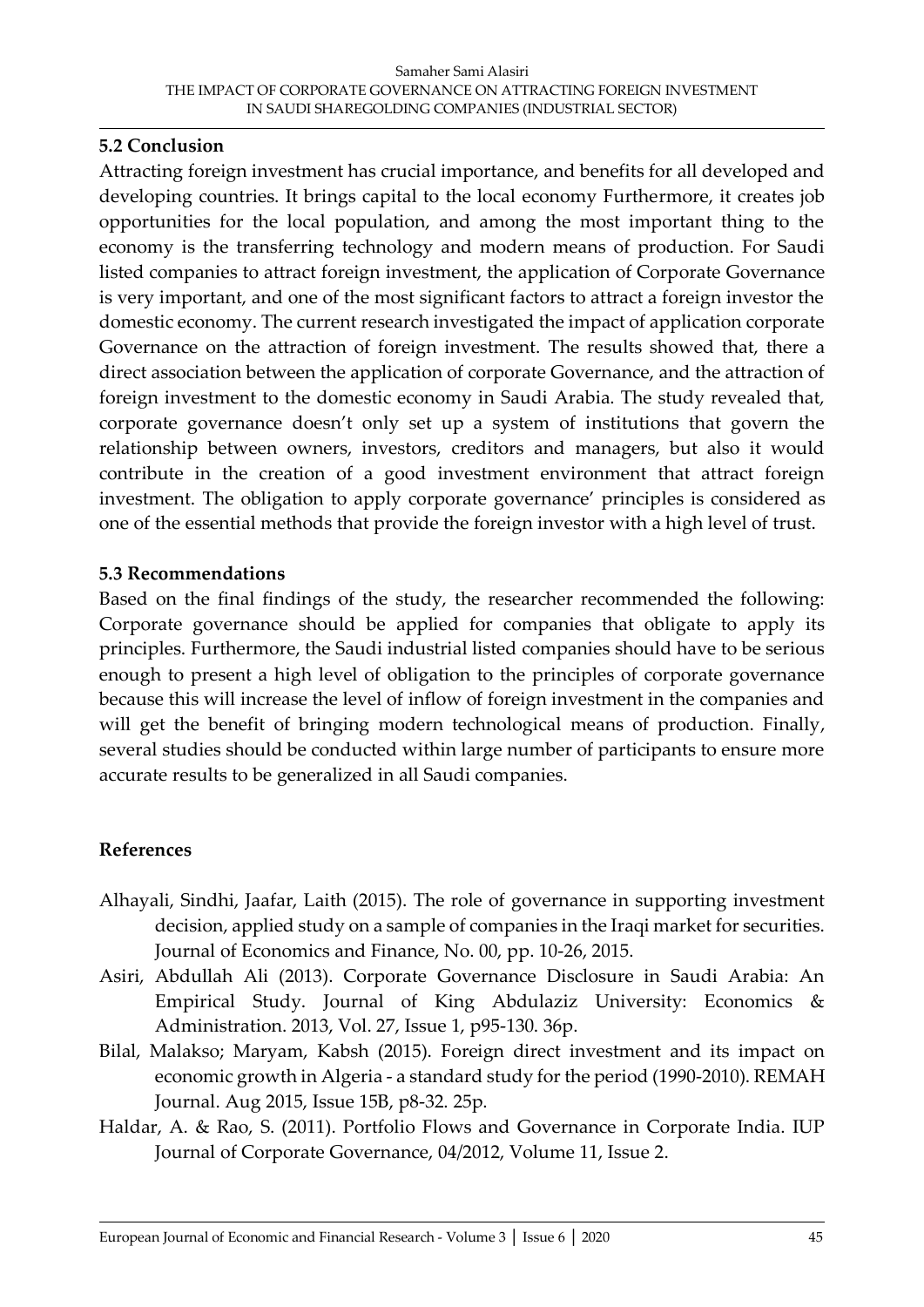- Hawas, Amira; Tse, Chin-Bun (2016). How Corporate Governance Affects Investment Decisions of Major Shareholders in UK Listed Companies: Has the Recent Credit Crunch Changed the Game. Journal of Accounting, Auditing & Finance 2016, Vol. 31(1) 100–133.
- Jarirah, Talal Suleiman; Suleiman Hussein, Al-Bashtawi; Hayasat, Hamdan Mohammed (2015). The Impact of Governance Accounting Mechanisms on the Limitation of Creative Accounting Practices, From Viewpoints of Public Industrial Shareholding Companies in Jordan and the External Auditors. Jordan Journal of Business Administration. 2015, Vol. 11 Issue 2, p317-347.
- Kalbouna, Ahmed Youssef (2016). The Impact of Corporate Governance Guidance Rules on the Quality of Accounting Information in the Jordanian Public Shareholding Industrial Companies. Dirasat: Administrative Sciences. 2016, Vol. 43 Issue 2, p859-874. 16p.
- Kumari, P.; Sri Ram, P. (2017). A study on foreign investment & its impact on growth of food & agriculture sector in India. International journal of multidisciplinary research and development, volume no. 8 (2017), issue no. 07.
- Saudi Arabian Vision 2030 website (2018). Governance. [online] access on Feb 2108 at: <http://vision2030.gov.sa/en/node/259>
- Shahid, Muhammad; Shah, Mahmood; Parveen, Farhat; Mehmood, Rana Khalid (2016). Governance and current econometric effect of macro-economic variables on foreign direct investment in Pakistan: an empirical study. Sci. Int. (Lahore), 28(3), 2973-2978, 2016.
- Talamo, G. (2011). Corporate governance and capital flows. Corporate Governance: The international journal of business in society, 06/2011, Volume 11, Issue 3.